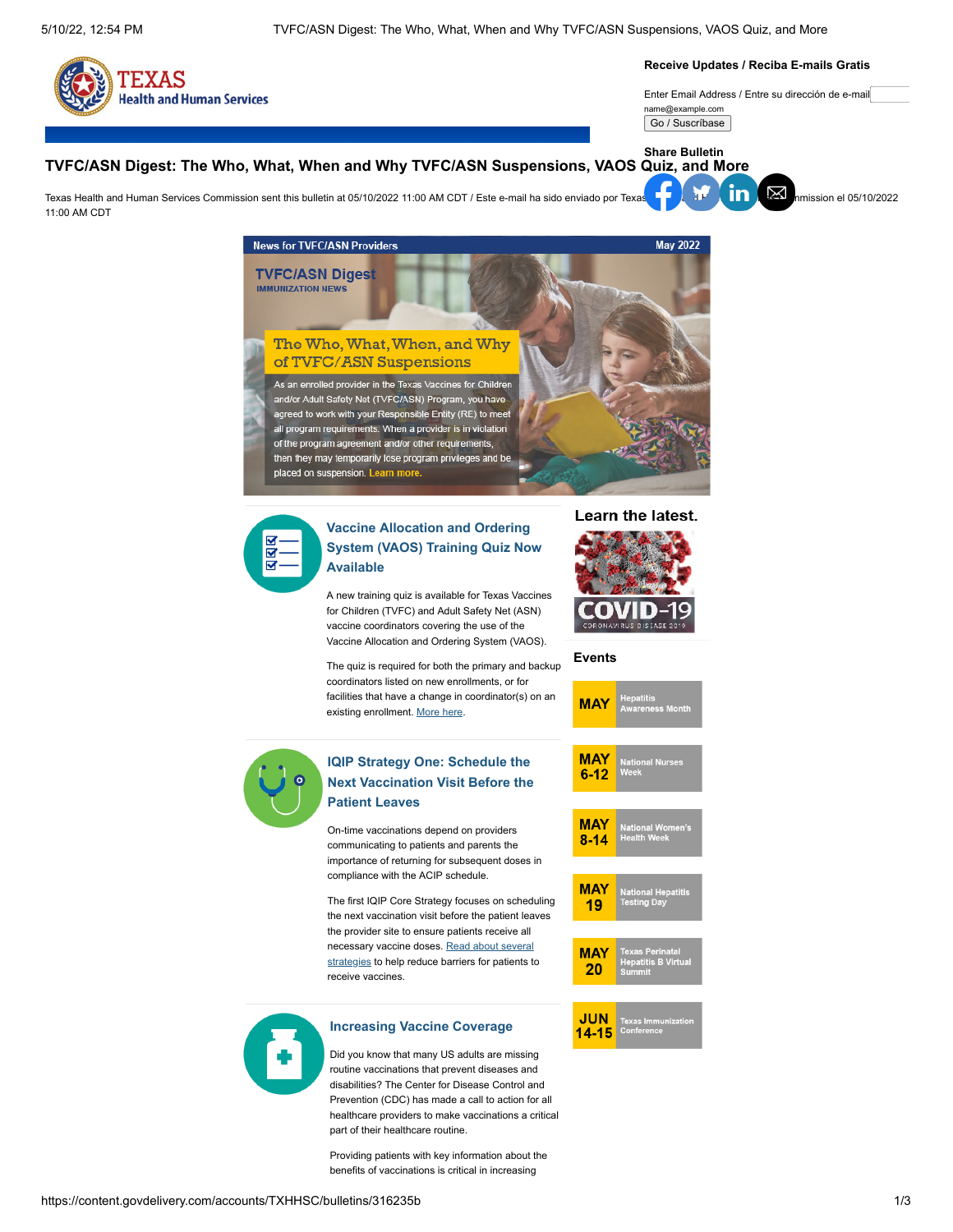coverage in Texas. More information about this vital call to action can be found [here](http://www.dshs.texas.gov/immunize/Immunization-News/TVFC-ASN-Digest/Increasing-Vaccine-Coverage/).

#### **Open-Ordering for Flu Vaccine is Ending May 23rd, 2022**

**May 23, 2022** will be the last day to order influenza vaccine for the current 2021-2022 flu season and will not be available for order again until the Fall of 2022. If you need to order flu vaccines after this date, please contact your Responsible Entity.

### **[May Is Hepatitis Awareness Month](http://www.dshs.texas.gov/immunize/Immunization-News/TVFC-ASN-Digest/May-Is-Hepatitis-Awareness-Month/)**

The month of May is designated as Hepatitis Awareness Month in the United States, and May 19th is Hepatitis Testing Day. During May, CDC and public health partners work to shed light on the impact of these hidden epidemics by raising awareness of viral hepatitis while encouraging testing and vaccination. [Click here](http://www.dshs.texas.gov/immunize/Immunization-News/TVFC-ASN-Digest/May-Is-Hepatitis-Awareness-Month/) for more key facts and information about how to get involved with Hepatitis Awareness Month.



### **2022-2023 Schoolyear Vaccine Requirements**

The 2022-2023 schoolyear will be starting before we know it! Schools and childcare facilities need to be reminded of the vaccine requirements for children enrolled in their facilities. The 2022-2023 vaccine requirements are linked on the School Immunizations [homepage](https://www.dshs.texas.gov/immunize/school/default.shtm). The 2022-2023 letters to parents and [superintendents are currently undergoing revision and translation. They will be posted under the Forms](https://www.dshs.texas.gov/immunize/school/publications.aspx) and Publications section of the School Immunizations website as soon as they are available.



## **[National Vaccine Advisory Committee \(NVAC\) Standards for Adult](http://www.dshs.texas.gov/immunize/Immunization-News/TVFC-ASN-Digest/National-Vaccine-Advisory-Committee-(NVAC)-Standards-for-Adult-Immunizations-Practices--Administer-and-Refer/) Immunizations Practices: Administer and Refer**

One of the best ways to maximize adult vaccination coverage is to follow the National Vaccine Advisory Committee (NVAC) [Standards for Adult Immunization Practices](https://www.cdc.gov/vaccines/hcp/adults/for-practice/standards/index.html). These Standards promote strategies to help healthcare providers ensure that all of their patients are provided the opportunity to be fully vaccinated. [Read more](http://www.dshs.texas.gov/immunize/Immunization-News/TVFC-ASN-Digest/National-Vaccine-Advisory-Committee-(NVAC)-Standards-for-Adult-Immunizations-Practices--Administer-and-Refer/) about standards that should be implemented by all healthcare professionals to ensure patient populations become fully immunized.

#### **Video Series: Embracing Vaccines for All Texans**

DSHS has collaborated with providers to discuss the importance of delivering immunization services.

Please watch "Embracing Vaccines for All Texans" videos as we work to empower the community through vaccine education and promote disease prevention efforts for historically underserved populations.

• Showcase: **Embracing Vaccines for All Texans**